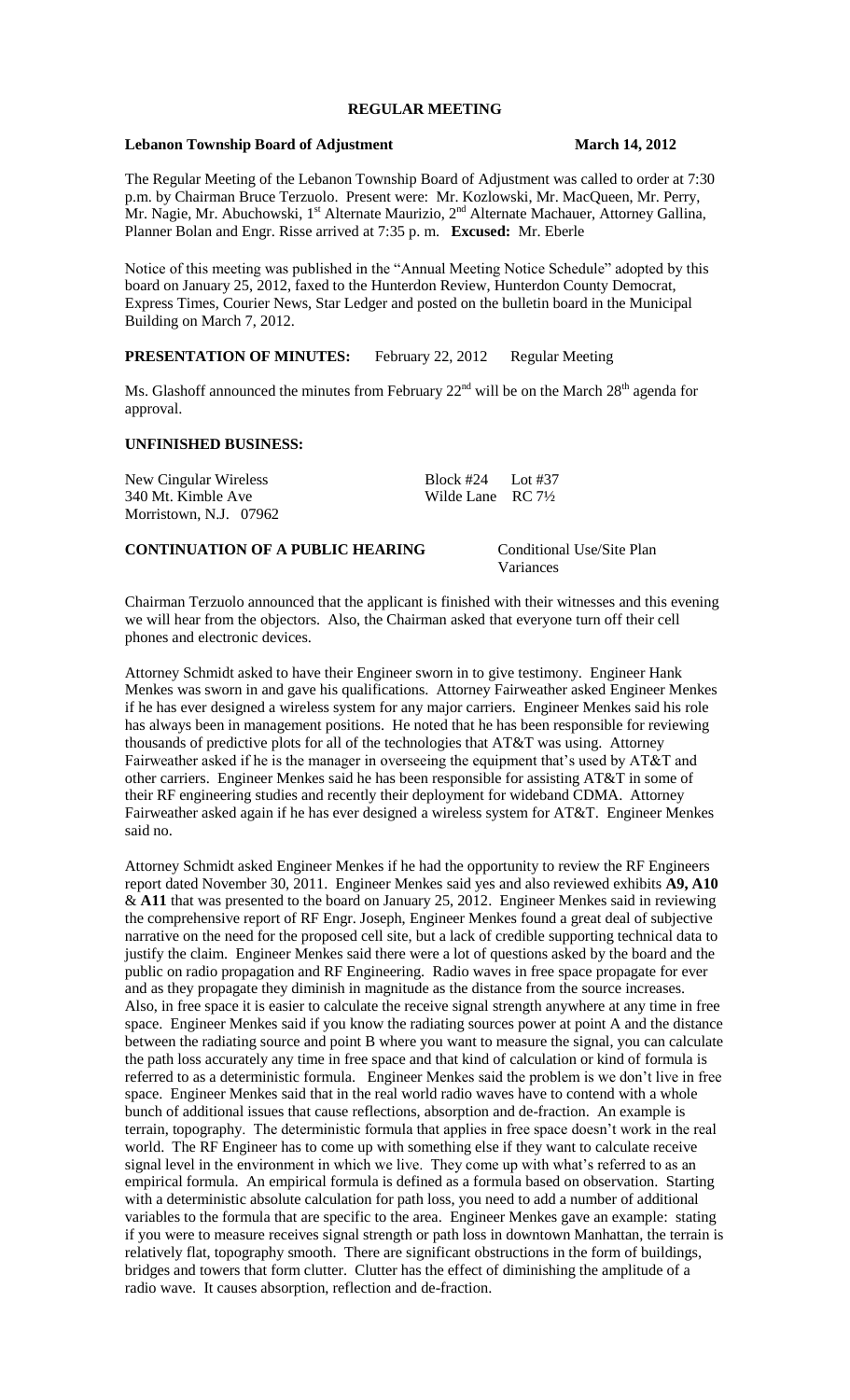This deterministic formula that applies anywhere and everywhere in free space has to be modified to account for all of the objects in the world that we have to deal with. The formula is calibrated by doing a drive by test. A drive test consists of equipping a vehicle with a calibrated sensitive RF receiver in conjunction with a GPS receiver. A van is used to travel the roadways of the area of interest and makes thousands of RF measurements in conjunction with GPS measurements for latitude and longitude. The data can then be brought back and compared with the results of this empirical model or empirical formula. Engineer Menkes said engineers have come up with a shorthand scale, called a db scale. RF engineers refer to it as a dBm since it is referenced to one milliwatt. Zero dBm refers to one milliwatt which is one thousandth of a watt. The scale is logarithmic, every 10 db is an order of magnitude either greater or less than one milliwatt. When you're talking about numbers in the range of minus 80 dBm, these are very small RF signal strength.

Engineer Menkes said what the FCC requires of its license providers in terms of signal level. When the FCC granted it's PCS licenses, personal communication services licenses, back decades ago of which AT&T us a PCS licensee. The FCC put a requirement in place that anybody that received a license and the spectrum, associated with that license had to meet certain requirements. It is referred to as a build out requirement. They are specified clearly in Title 47 of the Code of Federal Regulations. AT&T or New Cingular is a PCS service provider. They have license spectrum at 1900 megahertz. To meet their FCC requirements, AT&T had to prove to the government at their 10 year point they met the objective of providing service to 2/3 of the population within their licensed area. Engineer Menkes said they did by filing a federal form 601. AT&T put on their form 601 filing to justify their service was for GSM systems, GSM is the area interface technology that AT&T has employed for years which stands for global systems for mobile communications. For GSM systems AT&T mobility defines adequate coverage as minus 102 dBm. The minus 102 level is the lowest value that the mobile phones use by AT&T mobility will consistently carry a discernible call. Engineer Menkes said he is not suggesting that minus 102 dBm is the appropriate level to use in Lebanon Township. When it serves AT&T purposes to justify to the government that they met their objectives, the number that AT&T used by saying minus 102 dBm is the lowest value that the mobile phones use by AT&T mobility will consistently carry a discernible call.

Engineer Menkes said it is technically impossible and financially unachievable to design a network for 100% coverage. What the service providers recognize is that inevitably there will be some failures within their network on the RF side. The major service providers in the US accept the fact that approximately 2% of the calls that are made will fail and they are expected to fail. Based on having done drive test results and with a little understanding of what the receive signal strength need to provide reliable communications is, the RF Engineer is able to identify a search ring. The search ring is for use by the site acquisition team within which to find viable properties to locate a new cell site. Once a potential cell site within the search ring has been identified, the carrier may choose to do a crane test. In circumstances where the terrain topography varies significantly as a result of hills and valleys like in Lebanon Township a crane test consists of elevating an antenna to the proposed antenna height of the new cell site radiating a continuous wave signal and then conducting another drive test. The data from the drive test can be used to calibrate the empirical path loss model, so future predictions need to be made so you have a calibrated model from which to work from. Planner Menkes stated what their software package does, it encodes into software the empirical path loss model that I spoke of earlier. The software package takes into account the terrain data.

Engineer Menkes said if the computer is aware of the terrain information, the clutter information, the transmit power, the antenna height, it is able to calculate a predicted value for the receive signal level over a small area of land. Engineer Menkes stated that it is interesting to note that neither the comprehensive report nor the exhibits show any search ring whatsoever. All that was said is that there is a lack of coverage in the area. There was no search ring presented that would identify where a site acquisition team should go and look for an appropriate cell site. The frequency employed to produce the predicted RF coverage plots isn't even mentioned. Engineer Menkes said a doubling of the frequency results in a quarter of the signal strength, a six dB reduction which has the effect of making the coverage gap look even bigger. The computer predicted RF coverage plots are present with no information on the path loss model at all. The RF Engineer needs to make the decision as to which one is the appropriate module to use. There was no information presented on the terrain topography database that was used. The USGS has different resolutions of terrain databases. Engineer Menkes said it is important that the resolution of the terrain database be consistent with the resolution of the predictions. It is not the accuracy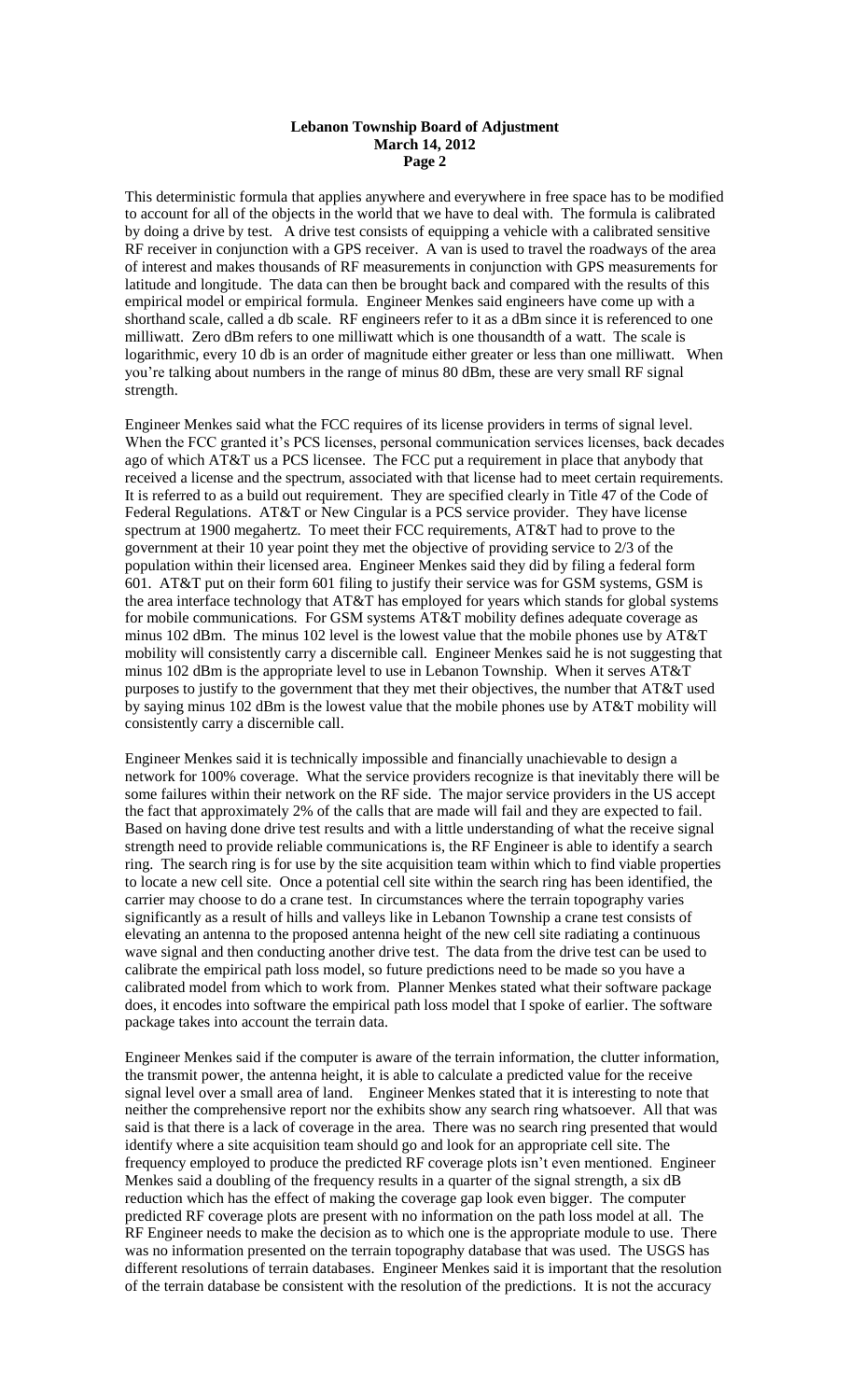that can be compromised. There is no information provided at all with regard to a clutter database of the morphology choice that was made in producing the predictions. Planner Menkes said it was mentioned in Engineer Joseph's testimony that there was no calibration data in the form of any recent drive test presented at all to calibrate or verify the accuracy of the positions.

Engineer Menkes said there was a lot of discussion about the tree heights in the area and Engineer Joseph mentioned even with the antenna heights that were selected with this particular cell site location, it would be in the area of insufficient signal on the northeast portion of Route 513. There was no current five year or seven year old sites, alternative sites along Route 513 that were even considered, addressed or proposed that would address the outage on Route 513. Engineer Menkes stated from Engineer Joseph's testimony regarding building coverage, that AT&T requires minus 75 dBm of receive signal strength to provide reliable service in homes. That signal is 10 times stronger then what was claimed to provide reliable service in vehicles. Engineer Joseph claimed they are getting coverage in the homes. If minus 75 dBm is required for reliable in-home coverage, the coverage they will get with minus 85 dBm can't be reliable. Engineer Menkes stated this is inconsistent with Engineer Joseph's statement that they don't design for poor service levels. If they are designing to provide reliable coverage to the county roads, why is it acceptable for the northeasterly portion of Road 513 to have no coverage at all?

Engineer Menkes noted in the Township zoning code that a full complete description of all alternative technologies not requiring the use of towers be provided. Engineer Menkes said the courts have ruled that is a privilege reserved for the FCC and Engineer Joseph dismisses this topic completely saying that currently there aren't any other feasible means to be able to fill the gap. In fact, AT&T and Cingular have used micro cells and distributed antenna systems in rural areas in a number of states to provide service along critical roadways and neighborhoods. Attorney Schmidt asked Engineer Menkes if the applicant has established there is in fact a gap in coverage anywhere along Route 513. Engineer Menkes said not with data that has been presented.

At the conclusion of Engineer Menkes testimony, Chairman Terzuolo asked if the board had questions of the witness. Mr. Machauer asked Engineer Menkes if he had objection to this cell tower on the basis of any health issues or interference with machinery or equipment in the area. Engineer Menkes said no. Mr. Machauer asked in granting a license from the FCC, doesn't the applicant continually need to provide to the FCC they are making good on their licensing requirements. Engineer Menkes said he wasn't sure about that answer. Mr. Machauer asked the importance of these test drives and these tests being made prior to installation of cell towers, if this is done by just about every applicant when they're putting a cell tower up. Engineer Menkes said he thinks it depends on the service provider. Mr. Maurizio asked Engineer Menkes; from the comments made that the applicant has not provided all of the data that would really be required to make a viable judgment on this application. Engineer Menkes said that was correct.

Mr. Kozlowski said based on the testimony that the proposal by Cingular wouldn't work. Engineer Menkes said he is not sure the data presented justifies the fact that they need a new cell tower right now. Mr. MacQueen said referring to the interference that there will be no interference with any other type of electrical devices in the area if this tower were to be installed at that location or any location. Engineer Menkes said he has been personally involved with situations where there has been interference as a result of cell sites going up. But in some cases it has been able to be resolved. Mr. MacQueen said if a cell tower were to be put at this location, the path loss, that the path of the radio frequency going from car to cell tower to another car to house that would be the path lost. Engineer Menkes said yes that the attenuation the signal experiences in traversing that path. Mr. MacQueen said if there is a lack of service in that area right now, what would be a better method to make the service better if it isn't with a cell tower. Engineer Menkes said that it hasn't been proven that this is the best location or that these antenna heights are the only antenna heights that are acceptable.

Mr. Nagie noted that only 2% of the calls will be dropped or lost and asked if that isn't a small percentage. Engineer Menkes said that is a pretty good service. Mr. Nagie referred to a statement that the FCC requires two thirds of the public to require service. Engineer Menkes said the FCC says that two thirds of the population within the license coverage areas has to have service. Mr. Nagie referred to the radio waves that go out into outer space and remain there and asked they never disappear? Engineer Menkes said they never dissipate which allows us to measure radio signals from distance stars light years away. Mr. Nagie asked about radio frequencies and what affect they have on the humans, animals, trees and the environment.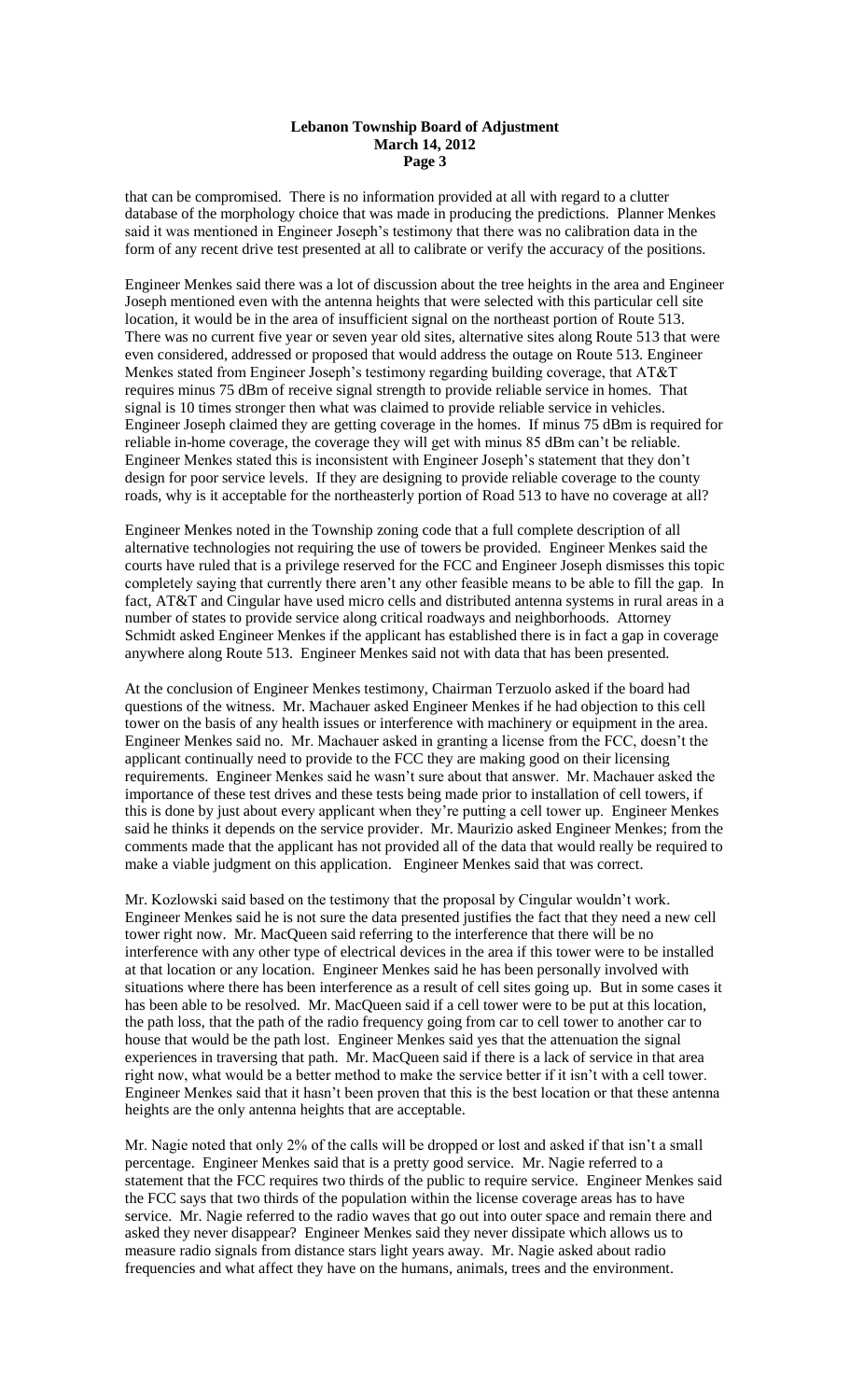Engineer Menkes said it is not his area of expertise. Mr. Perry noted that health care is a concern of a lot of people. Attorney Gallina said that field has been preempted by state and federal regulations and there has been testimony that the applicant is in compliance. Mr. Abuchowski asked Engineer Menkes if there is no effort needed for a tower. Engineer Menkes said was that the evidence that has been presented is not complete, not technically. Mr. Abuchowski said when driving up and down Route 513 and Route 628 there is no signal. You get dropped signals. Engineer Menkes said he is not suggesting that there isn't the need for an additional cell site. The data that has been presented to this point is not technically complete per Engineer Menkes. During Mr. Abuchowski questions, Attorney Schmidt interjected paraphrasing what Engineer Menkes said and Attorney Fairweather objected to Attorney Schmidt's comments. Attorney Gallina said Attorney Schmidt is trying to paraphrase or clarify what his client said. Mr. Abuchowski asked if we put a cell tower at this site will it improve the signal on Route 513 and Route 628. Engineer Menkes said it will improve the signal in some areas, that's indisputable, however, as pointed out and as Engineer Joseph pointed out that there's an area on the northeast portion of Route 513 according to his plots that shows no signal level.

Mr. Abuchowski said within the white area there is limited number of pieces of property where a cell tower can go and asked if that is correct. Engineer Menkes said his doesn't know. Mr. Abuchowski noted that because the white area is defined it can only be a limited number of properties not an infinite number of properties. Engineer Menkes agreed. Mr. Abuchowski said the issue that is before this board is the height of the tower going from 150' to 185'. Engineer Menkes said the higher you go the better the signal. Attorney Schmidt asked Engineer Menkes would a lower tower meet the needs of AT&T subscribers. Engineer Menkes said no because there's been no predictive or drive test data done at any lower antenna heights. Attorney Schmidt asked Engineer Menkes in prior testimony, there is alternative technology that can be used that would eliminate the need for a tower in this site. Engineer Menkes said there is alternative technology that AT&T has used elsewhere. Chairman Terzuolo asked Engineer Menkes, from testimony and for the edification of this board and interested parties, did you make the statement that you cannot every achieve 100% for several reasons. Engineer Menkes said yes. Chairman Terzuolo said one technology and the second financially. Engineer Menkes answered yes. Mr. Machauer asked is there significant influence or effort regarding this cell tower or the way it's proposed in terms of the surrounding trees and the hills, is that going to impair the signal. Engineer Menkes said there is not enough data to make that determination from what's been presented.

At this time, Attorney Fairweather did a cross examination of the witness, Engineer Menkes. Attorney Fairweather asked Engineer Menkes if he did a drive test. Engineer Menkes said no. Engineer Menkes was then asked if he did any testing with any telephones to see what kind of coverage there is. Engineer Menkes said no. Attorney Schmidt did a redirect of Engineer Menkes testimony and asked that within the report that was submitted other than the mention of a drive test, there was absolutely no data presented concerning the findings of the drive test. Engineer Menkes said that was correct.

Chairman Terzuolo asked if there were any questions of the witness by interested parties. The following people asked questions: Mr. Wilhelm, Mr. Kornicke and Ms. Altiere. At the conclusion of the public's questions, Mr. Abuchowski asked about the micro cells and if they amplify an existing signal. Engineer Menkes said no, they are not repeaters. Micro cells are small cell sites. They are self-contained cell sites. Mr. Abuchowski asked how do they pick up a signal that a tower can't. Engineer Menkes said you put them in a location where you have a coverage gap, and they operate and act as a self-contained small cell site. Attorney Schmidt did a redirect and asked Engineer Menkes where would these micro cells be placed. Engineer Menkes said they are placed along the roadways having been granted rights-of-ways from the Township. They can be placed on a utility pole and sometimes on separate poles that are erected specifically to hold a micro cell or a distributed antenna node. Mr. Abuchowski asked instead of putting up a single tower that would serve everybody, we would put up a bunch of micro cells all over the place. Engineer Menkes said yes but they are inconspicuous.

When Mr. Abuchowski was done with his questions, Chairman Terzuolo asked about the small cells noting that they sometimes have barely 100' or 100 yards of range and wanted to know if you have to stack a series of them. Engineer Menkes said it depends on the frequency and the power and their elevation. Chairman Terzuolo said you're talking several hundred yards. Engineer Menkes said yes. Chairman Terzuolo said that would effectively eliminate any service to residents that a bigger tower such as a 185' tower that can reach a wider square footage area. On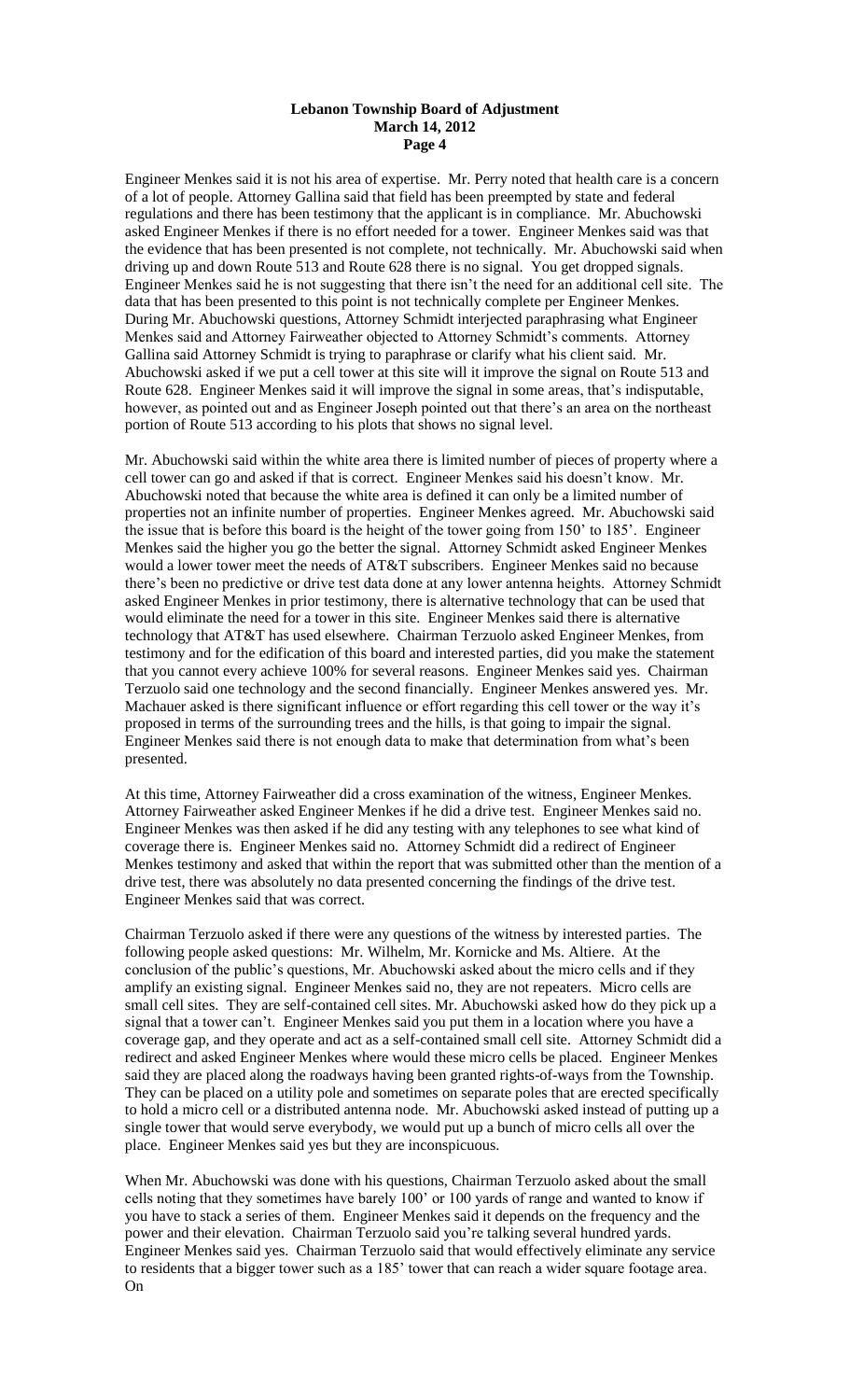a county road that would be 100 yards with a 30' ROW. Planner Bolan said it is a 50' ROW. Engineer Risse said the county ROW is 66' Engineer Menkes said it depends on what the path loss is between the small cell and the receive handset. Chairman Terzuolo said it is a line of site communication basically. Engineer Menkes said yes. Chairman Terzuolo announced that the board will take a recess at this time 8:40 p.m. When the board reconvened at 8:55 p.m. Attorney Schmidt had Amanda Mesa sworn in to give testimony. Ms. Mesa said her house is 100' or so from the property line on which the tower will be located. Ms. Mesa had pictures which were marked into evidence as **O2** –property to the left and south of the Mesa property. Each picture was marked individually. **O3**-photo taken from Meiers Lane, **O4**-depicts what the proposed cell tower would look like, **O5-**photo taken in front of the Mesa house, **O6-**photo with a superimposed photo of what the proposed cell tower would look like, **O7-**photo taken in the Mesa driveway looking towards to proposed site, **O8**-photo with the proposed site superimposed as to where and what the tower would look like. Ms. Mesa expressed concerns regarding property values and how they will be affected. At the conclusion of Ms. Mesa testimony, Chairman Terzuolo asked if the board had questions of the witness. At this time, the board had many questions of Ms. Mesa.

Planner Bolan asked Ms. Mesa how she calculated where the tower was. Ms. Mesa said it's not an exact science but we didn't have the plans of where the proposed tower would be located. We based it on a walk of the property and where we believed the tower would be placed. Planner Bolan asked what the distance was from her house. Ms. Mesa said it was based on the maps and the notices that I got from the corporate attorney. Attorney Schmidt interjected stating that the tower would be approximately 675'from Ms. Mesa home. Planner Bolan said since the picture was taken in the front of the house which would add an additional 50' it would bring the distance to 725'. At the conclusion of the board's questions of Ms. Mesa, Chairman Terzuolo asked if there were any interested parties wanting to give testimony. Mr. Richard Kornicke, Ms. Francine Gregory, Mr. Thomas Donnelly, Ms. Deborah Goodsite, Ms. Adrian Collett, Ms. Jennifer Matyas and Mr. John Zeleznik were all sworn in individually and gave their testimony. During Ms. Matyas testimony she expressed concern regarding the cell tower since she has a daughter who is profoundly deaf. Her daughter attends Woodglen School and uses a cochlear implant to assist her with hearing. Ms. Matyas is concern with the radio frequencies that will be transmitted from this cell tower and will it cause any distortion to her daughter because she receives radio frequencies in her head to hear. Her daughter has a minimal hearing loss with the implant. If there is any distortion or un-clarity with the implant that could affect her safety this would be a huge concern. At the conclusion of each of their testimony, the board asked questions of each witness.

Attorney Fairweather said she would like to ask a question of their RF Engineer. Mr. Joseph if we in any way interfered with the impact we would have to correct it or lose our FCC license. Engineer Joseph said yes, by law we can't interfere with other devices or other services or risk penalties and fines. Attorney Fairweather noted they are on most hospitals in New Jersey. Engineer Joseph said that is correct. Attorney Fairweather said almost any hospital you go to you are going to find antennas for cell phones for other major carriers. At the conclusion of the questions, Chairman Terzuolo had Planner Bolan sworn in to give testimony. Planner Bolan gave testimony on behalf of the board and referred to his report. Planner Bolan said in considering this application, if the board approves this application, they need to specify how many co-location sites to have on the tower. Also how many different equipment compounds could fit within the leased area? Chairman Terzuolo asked if the board had questions of Planner Bolan. Mr. Kozlowski as do we have anything regarding abandonment. Chairman Terzuolo said it would be covered in the resolution. Mr. Anthony Casale was sworn in to give testimony. Mr. Casale asked Planner Bolan if he has experienced anywhere where commercial activity or visual things that are placed in a municipality affect the property values. Planner Bolan said no. Mr. Casale asked Planner Bolan about design standards and property values. Planner Bolan said design standards and property values have nothing to do with each other. Mr. Casale said he has seen other locations or proposals where cell towers are camouflaged and wondered if the board or the applicant had taken that into consideration. Planner Bolan said the applicant had not provided any testimony on doing any camouflaging with the tower. Mr. Casale said he doesn't want the board to ignore property values when considering this application.

Chairman Terzuolo had Engineer Risse sworn in to give testimony. Engineer Risse said this site is currently a pervious and developed site. The tower and compound is going to be sitting on the same footprint of an area that's already being used for parking equipment. Engineer Risse said we heard testimony from both witnesses regarding radio frequency that negative 85 decibel dBm is not a health concern. Regarding land use engineering, there is really not that many issues in front of this board. The fall zone is within the inside of the property. At the conclusion of